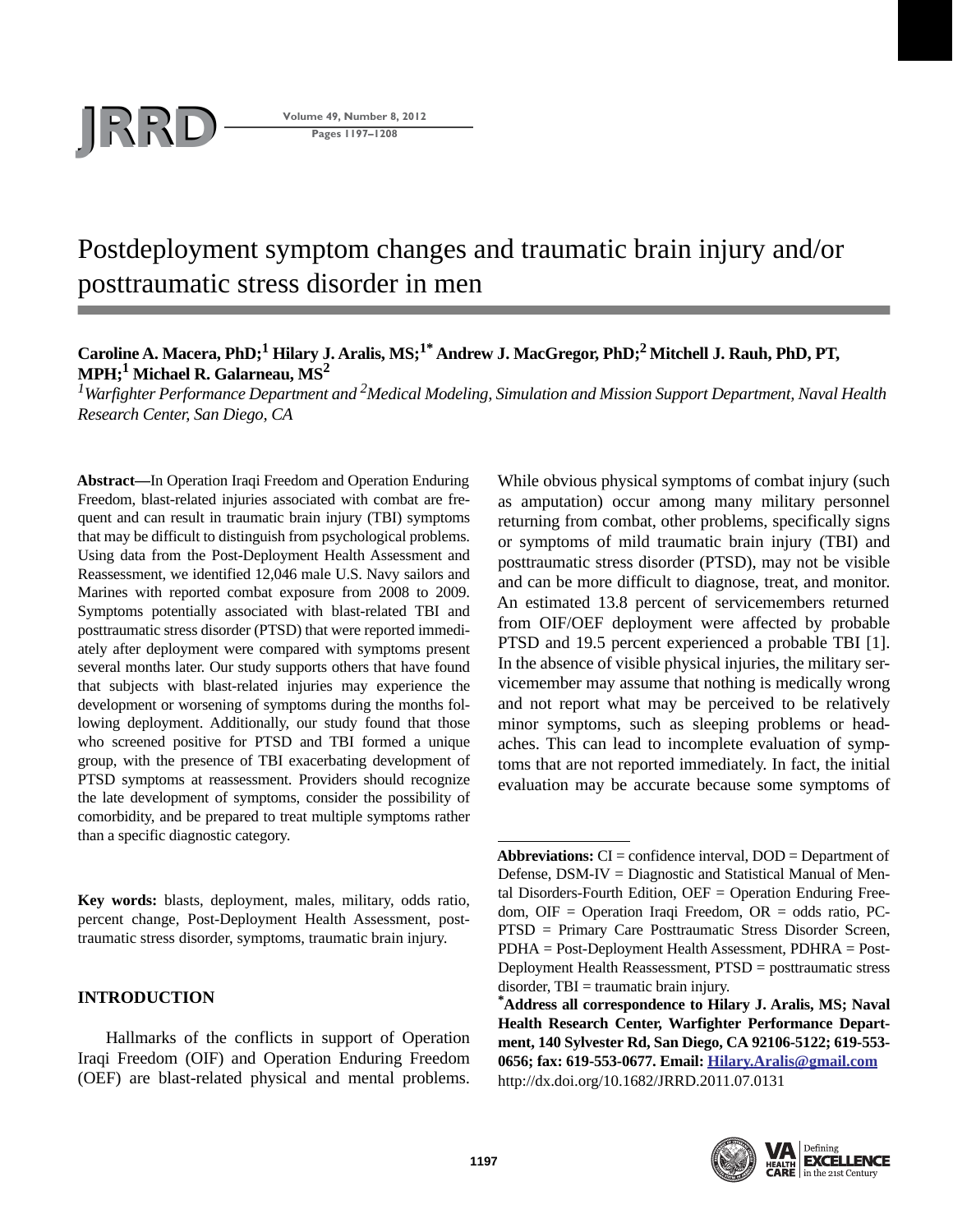PTSD may not even occur until several months later [2– 4]. Even when symptoms are fully reported, there is considerable overlap with screening for TBI and PTSD because both may be present [2,5–8].

Symptoms that are often used to screen for TBI or PTSD include neurobehavioral symptoms [9], such as sleep problems, trouble concentrating, forgetfulness, indecision, and irritability; and physical symptoms, such as headache, weakness, numbness, hearing problems, and visual problems. These symptoms are among the items included in routinely administered pre- and postdeployment health assessments for all military personnel. Because these symptoms are collected at two points in time after return from deployment, there is an opportunity to understand how symptoms persist or emerge over time.

Initial positive TBI screening results may falsely identify servicemembers who do not go on to have persistent problems, in part because residual symptoms may be caused by TBI or a number of other factors such as PTSD, depression, or sleep disturbance [10]. Initial negative TBI screening results may fail to identify servicemembers who will have long-term problems resulting from the injury. Across physicians and other military health providers, remarkable consensus exists with regard to the challenges of attributing a patient's symptoms at the time of assessment to mild TBI, PTSD, or both conditions [11]. Further complicating the identification of cases for treatment and planning purposes, a number of recent studies have published seemingly contradictory findings regarding the association between TBI and postdeployment symptoms when accounting for comorbid PTSD. Several studies have concluded that after adjusting for PTSD, mild TBI is no longer significantly associated with any relevant postdeployment health symptoms, with the exception perhaps of headache [5,12]. Other studies, however, have identified an independent association between mild TBI and postconcussive symptoms such as memory and sleep problems after controlling for or stratifying by PTSD [13–14]. This apparent discrepancy between findings may be the result of vastly different target populations, sample sizes, and postdeployment data collection time points. The expectation is that symptoms following TBI and/or PTSD are dynamic with respect to time, most notably during the year immediately following the traumatic event or events. Without a clear understanding of the longitudinal development, worsening, or improvement of symptoms, important issues concerning the overlap of symptoms cannot be accurately addressed and healthcare providers are limited in their ability to make informed decisions regarding diagnosis, treatment, and prognosis of these conditions. This study will investigate changes in symptoms associated with TBI and PTSD that were reported immediately after deployment to Iraq, Kuwait, or Afghanistan and again approximately 3–6 mo later in a large sample of combatexposed U.S. Navy and Marine Corps personnel. The aims of this study are to (1) describe changes in symptom reporting across two time points and (2) evaluate the effect of TBI and/or PTSD screening status on the development and persistence of symptoms following return from deployment.

#### **METHODS**

#### **Data Sources**

The Post-Deployment Health Assessment (PDHA) (Department of Defense [DOD] Form DD2796) [15] is given to all servicemembers either during in-theater medical out-processing or within 30 d after returning home from deployment. The Post-Deployment Health Reassessment (PDHRA) (DOD Form DD2900) [16] contains similar questions and is usually given 90 to 180 d after deployment (DOD Instruction 6940.03). Beginning in January 2008, both the PDHA and PDHRA instruments were revised to include additional questions on TBI. For this study, all Navy/Marine Corps PDHA and PDHRA forms completed during 2008–2009 were obtained from the U.S. Navy's Electronic Pre and Post Deployment Health Assessment Database.

#### **Study Sample**

Our overall sample was 55,047 Navy sailors and Marines who deployed to Iraq, Afghanistan, or Kuwait in 2008–2009 and completed a PDHA following deployment and an associated PDHRA between 30 and 365 d later. Additionally, subjects were required to have responded "yes" to at least one of three combat experience items on the PDHA concerning (1) encountering dead or wounded people, (2) engaging in direct combat and discharging a weapon, or (3) feeling in great danger of being killed during deployment. The combat experience criterion was used to identify a background sample of servicemembers who were at risk for incurring PTSD. Because women made up only 3.6 percent of the potential combat-exposed cohort, may present for PTSD (both by symptom report or clinical diagnosis) at different rates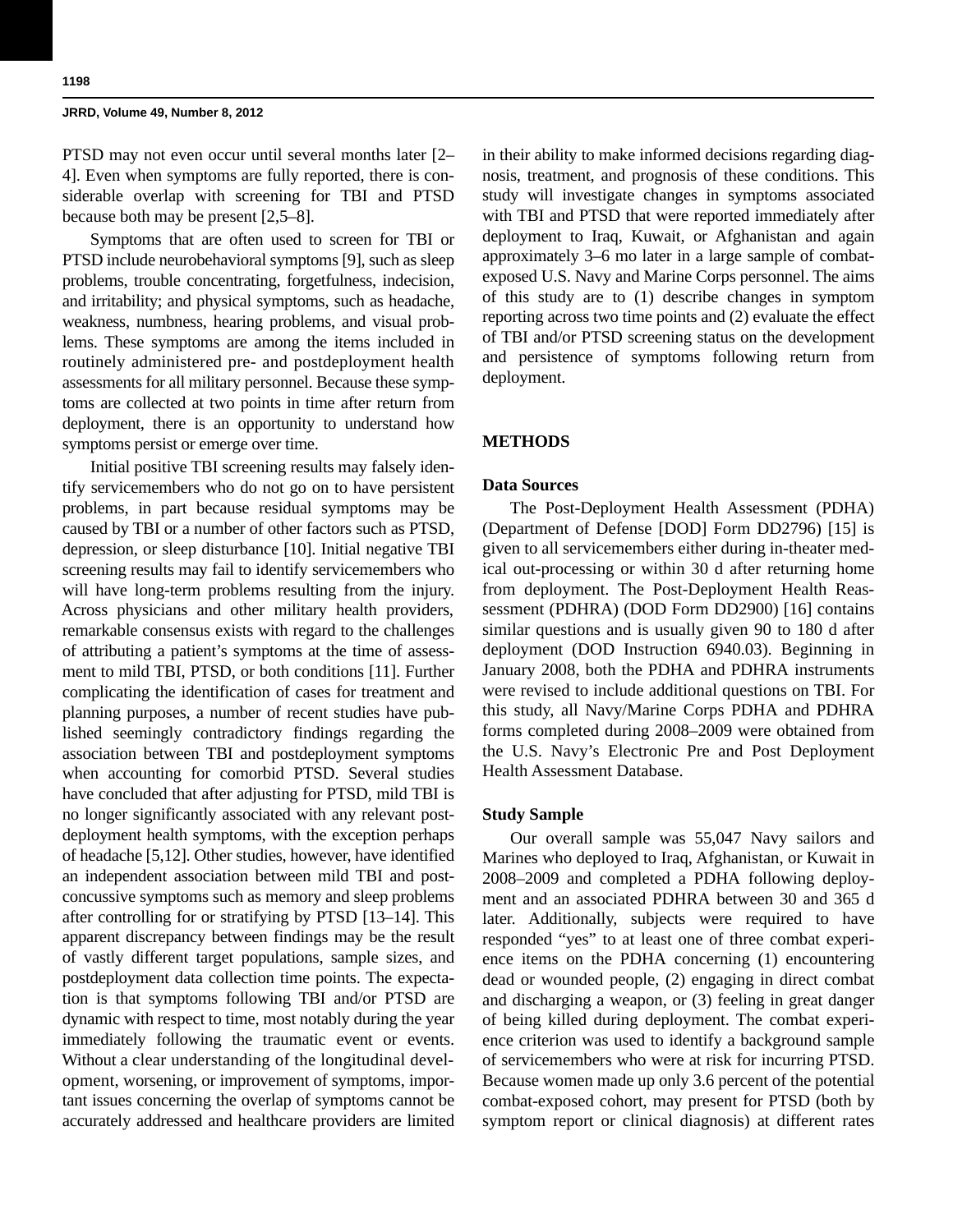than men [17], and may have higher rates of reporting other psychiatric problems such as depression and anxiety [18], they were excluded from the study sample. The resulting sample of 12,046 Navy and Marine Corps men was stratified according to PTSD and TBI screening results to yield four distinct groups: TBI-only, PTSDonly, TBI and PTSD, and a group that screened negative for both diagnoses. See **Figure 1** for sampling details.



#### **Figure 1.**

Flow diagram outlining selection of final blast traumatic brain injury (TBI) and no TBI samples through application of inclusion and exclusion criteria. Dotted lines and shaded boxes indicate excluded subjects. Women were excluded because they made up very small percentage of combat-exposed cohort and may present for PTSD at different rates and report psychiatric problems at higher rates than men.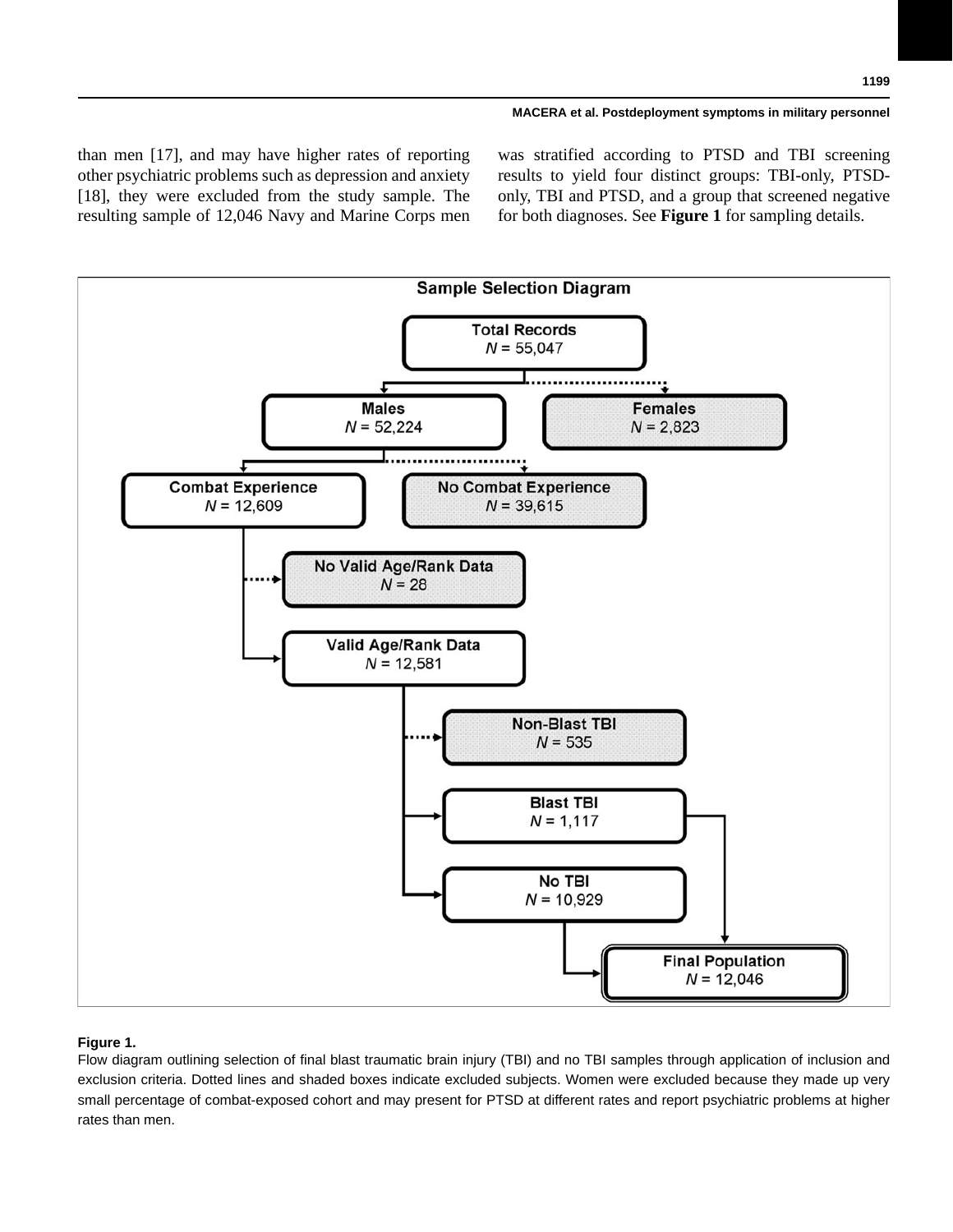#### **Traumatic Brain Injury Screen**

On the PDHA and the PDHRA, servicemembers were asked whether they experienced a blast or explosion, vehicular accident/crash, fragment or bullet wound above the shoulders, fall, or other injury involving the head during deployment. Following a positive response to the injury question, servicemembers were asked whether they immediately "lost consciousness or got 'knocked out,'" "felt dazed, confused or 'saw stars,'" or "didn't remember the event." Based on guidance distributed to military healthcare providers, and in accordance with previous studies [6], servicemembers who endorsed at least one item on the injury question and at least one of the three alteration/loss of consciousness or posttraumatic amnesia items were considered to have screened positive for a potential TBI. For this study, subjects were identified as having screened positive specifically for a blast-related TBI if they met the above criteria and responded positively to having been injured in a blast or explosion. To explore the unique sequelae of blastinduced injuries, Navy and Marine Corps personnel who did not screen positive for a blast-related TBI but did screen positive for a non-blast-related TBI were further excluded from the final sample. Therefore, all TBI references hereafter will denote blast-related TBI. Subjects who screened positive for blast-related TBI on either the PDHA or the PDHRA were included in the blast-related TBI sample (**Figure 1**). We decided to use these liberal inclusion criteria based on the assumptions that (1) servicemembers completing a PDHA in close proximity to their anticipated return from deployment may underreport experiences they believe will delay their return home and (2) servicemembers who report an injury event on only one of the two assessments may be doing so as a result of symptom improvement or worsening.

#### **Posttraumatic Stress Disorder Screen**

PTSD screening questions on the PDHA and PDHRA were taken from the four-item Primary Care PTSD screen (PC-PTSD) [19]. Respondents were considered to have screened positive if they answered "yes" to at least two of the four questions about having recently experienced PTSD symptoms reflecting the four dimensions of PTSD (reexperiencing, numbing, avoidance, and hyperarousal). Although the Diagnostic and Statistical Manual of Mental Disorders-Fourth Edition (DSM-IV) currently describes three clusters of PTSD symptoms (re-experiencing, avoidance/numbing, and hyperarousal), a confirmatory factor analysis conducted by King et al. identified a fourfactor model as optimal using a sample of male military veterans [20]. The PC-PTSD reflects this four-dimensional structure by including separate items regarding avoidance and numbing. Among Active Duty servicemembers returning from a combat deployment, the PC-PTSD has been validated and a cutoff value of at least two items has been used in previous studies [21–22]. Servicemembers were identified as having screened positive for PTSD if they responded positively to PTSD screening items on the PDHA, PDHRA, or both assessments, consistent with the DSM-IV condition that the duration of symptoms should be at least 1 mo.

# **Symptoms**

From a total of 24 specific symptoms on the PDHA and 23 specific symptoms on the PDHRA, we excluded symptoms if they either did not appear on both questionnaires or held no relevance to the conditions being studied (e.g., indigestion, skin diseases). A subject's "yes" or "no" response to still being bothered by a symptom at the time of assessment was the primary outcome measure used in this study. The 15 symptoms we used included questions about persistent headaches, sleeping, cognitive functions, ringing in the ears, hearing, vision, and musculoskeletal problems.

#### **Other Self-Report Items and Demographic Variables**

On both questionnaires, servicemembers were asked to rate their overall health during the past month as "excellent," "very good," "good," "fair," or "poor." On the PDHA, subjects were also given the opportunity to mark whether or not they were hospitalized during deployment. A two-item depression screen derived from the validated Patient Health Questionnaire is included on both instruments, and respondents were asked to select a categorical number of days during which they were bothered by "little interest or pleasure in doing things" and "feeling down, depressed or hopeless" over the past month [23]. A response of "more than half the days" or "nearly every day" to either of the items on either of the instruments resulted in a positive depression screen [4].

Age, service branch, and military rank at the time of PDHA administration were obtained from the Defense Manpower Data Center (Monterey, California). For this study, warrant officers were combined with commissioned officers because of the similarities in responsibilities.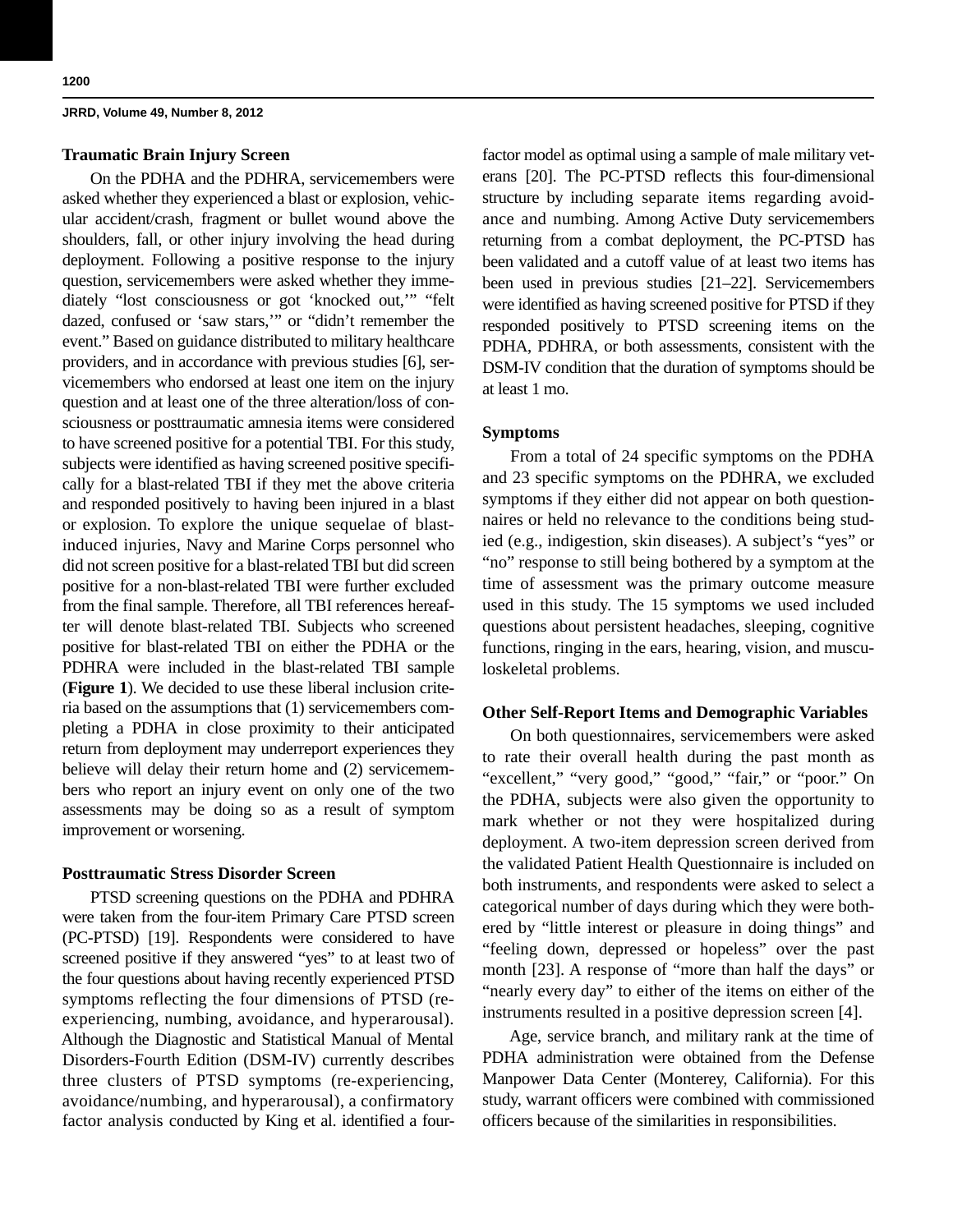#### **Statistical Analyses**

Descriptive analyses of demographic and career variables were completed for all four groups defined according to TBI and PTSD screening results. The distributions of responses to questions present on one or both forms were examined across samples. For each variable, six hypotheses established a priori were evaluated using chisquare tests, and the significance level was adjusted to maintain an overall  $p < 0.05$ . Distributional comparisons were made between samples of servicemembers screening positive for (1) both (TBI and PTSD) and neither condition, (2) PTSD only and neither condition, (3) TBI only and neither condition, (4) PTSD and no PTSD (regardless of TBI status), (5) TBI and no TBI (regardless of PTSD status), and (6) any (PTSD or TBI) and neither condition. Means and standard deviations were computed for servicemember age and the total number of symptoms reported on the PDHA and PDHRA, and analysis of variance with Bonferroni-adjusted post hoc comparisons was used to determine significant differences between the four sample means.

By subtracting the response count on the PDHA from the PDHRA and dividing the result by the count on the PDHA, we calculated percent change in symptom reporting for all symptoms across all four samples. The McNemar test was invoked to test classification agreement between PDHA and PDHRA response rates for subjects in all groups. The McNemar test was selected for its ability to use subject-level data to identify a significant difference between the two proportions of subjects with changed responses from one questionnaire to the other (those indicating "yes" and then "no," and those indicating "no" and then "yes").

Logistic regression was used to calculate adjusted odds ratios (ORs) and 95 percent confidence intervals (CIs) for the associations between TBI and PTSD screening status and the outcome of reporting a symptom for the first time on the PDHRA. Multivariate models were constructed for each of the 15 symptoms, and the sample of subjects who screened negative for TBI and PTSD was referenced. ORs were adjusted for demographic variables, hospitalization during deployment, combat experiences, number of days between assessments, and depression screen results. For each symptom, subjects who indicated being bothered on the PDHA were excluded to model the probability of reporting a symptom for the first time on the PDHRA. Another set of adjusted ORs and 95 percent CIs was calculated by comparing the sample with both PTSD and TBI to

the reference sample with PTSD only to specifically examine the unique effect of TBI among subjects with PTSD.

All statistical analyses were conducted using SAS software, version 9.2 (SAS Institute Inc; Cary, North Carolina). Significance was set at  $p < 0.05$  for all hypothesis testing procedures.

#### **RESULTS**

Of the 12,046 men in the study sample, 473 (3.9%) screened positive for TBI only, 2,144 (17.8%) for PTSD only, 644 (5.3%) for both TBI and PTSD, and 8,785 (72.9%) screened positive for neither condition. As shown in **Table 1**, TBI subjects, with or without PTSD, were significantly younger in age and more likely to be enlisted and to be Marines than subjects without TBI. The presence of a positive PTSD screen was associated with a significant increase in the likelihood of indicating fair or poor self-rated health on either the PDHA or PDHRA. Approximately 45 percent of subjects with both TBI and PTSD and 31 percent of subjects with PTSD only indicated that they had fair or poor self-rated health on at least one of the assessments compared with only 18 percent of subjects with TBI only and 13 percent of subjects from the sample without either condition. The presence of PTSD was also significantly associated with a marked increase in responding positively to one or more depression screen items on either the PDHA or the PDHRA. The presence of TBI without PTSD, however, did not appear to increase the probability of screening positive for depression.

All subjects reported high rates of having witnessed someone wounded or killed, but more than three-quarters of those who screened positive for TBI only, PTSD only, and both conditions reported having felt in great danger of being killed. Approximately 75 percent of subjects with both TBI and PTSD responded "yes" to at least two of the combat experience items, while only 29 percent of the sample without either positive screen met this condition (**Table 1**).

While subjects without either TBI or PTSD reported an average of 0.99 and 0.76 symptoms per assessment on the PDHA and PDHRA, respectively, the mean number of symptoms increased for subjects with TBI only, PTSD only, and both TBI and PTSD (**Table 2**). The only group for which the mean number of symptoms reported was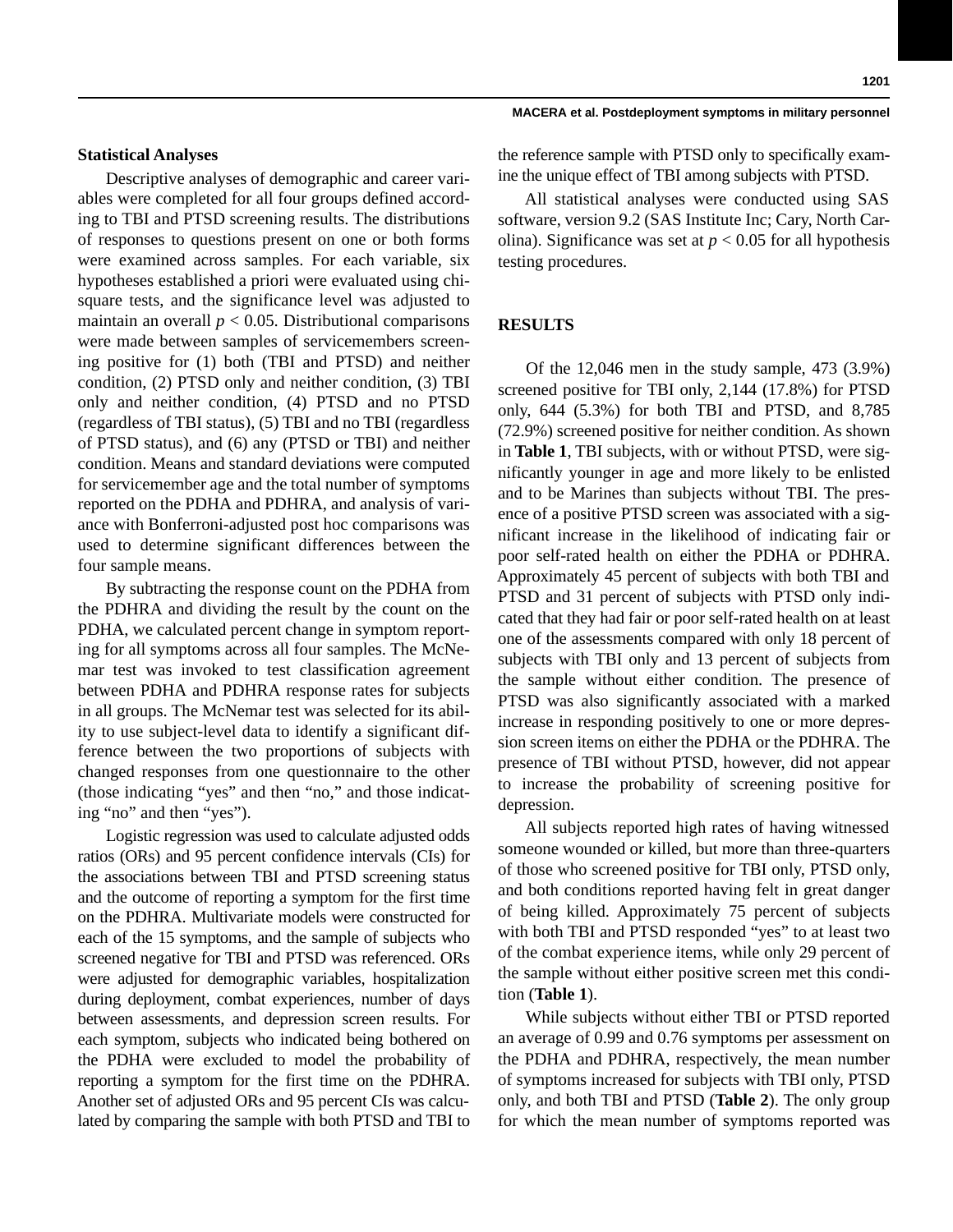#### **Table 1.**

Descriptive characteristics of Navy/Marine Corps personnel according to posttraumatic stress disorder (PTSD) and/or traumatic brain injury (TBI) screening status ( $N = 12,046$ ). Data shown as  $n$  (%) unless otherwise indicated.

|                                                      | No TBI & No PTSD | <b>TBI Only</b> | <b>PTSD Only</b> | <b>TBI &amp; PTSD</b> |
|------------------------------------------------------|------------------|-----------------|------------------|-----------------------|
| Characteristic                                       | $(n = 8, 785)$   | $(n = 473)$     | $(n = 2,144)$    | $(n = 644)$           |
| Age $(yr)$ <sup>*††</sup>                            |                  |                 |                  |                       |
| $\leq$ 24                                            | 4,781 (54.4)     | 300(63.4)       | 1,120(52.2)      | 402(62.4)             |
| $25 - 29$                                            | 1,691(19.3)      | 81(17.1)        | 454 (21.2)       | 117(18.2)             |
| $30 - 39$                                            | 1,711 (19.5)     | 74(15.6)        | 408 (19.0)       | 88 (13.7)             |
| $\geq 40$                                            | 602(6.9)         | 18(3.8)         | 162(7.6)         | 37(5.8)               |
| Mean $\pm$ Standard Deviation <sup>*†‡</sup>         | $27.0 \pm 7.1$   | $25.6 \pm 5.9$  | $27.4 \pm 7.1$   | $26.0 \pm 6.6$        |
| Service Branch <sup>§†‡</sup>                        |                  |                 |                  |                       |
| Navy                                                 | 2,276(25.9)      | 90(19.0)        | 626(29.2)        | 138 (21.4)            |
| Marine Corps                                         | 6,509(74.1)      | 383 (81.0)      | 1,518 (70.8)     | 506 (78.6)            |
| Military Rank * \\$ \* \* \*                         |                  |                 |                  |                       |
| $E1-E4$                                              | 5,755(65.5)      | 324(68.5)       | 1,529(71.3)      | 490 (76.1)            |
| $E5-E9$                                              | 1,880 (21.4)     | 124(26.2)       | 469 (21.9)       | 128 (19.9)            |
| Officer                                              | 1,150(13.1)      | 25(5.3)         | 146(6.8)         | 26(4.0)               |
| Fair or Poor Self-Rated Health <sup>††*§†</sup> ¶‡** | 1,104(12.6)      | 85 (18.0)       | 670 (31.3)       | 291 (45.2)            |
| Positive Depression Screen <sup>††*§¶</sup> #**      | 978 (11.1)       | 52(11.0)        | 892 (41.6)       | 309 (48.0)            |
| Hospitalized During Deployment##*\$#\#**             | 151(1.7)         | 41 (8.7)        | 72(3.4)          | 82 (12.7)             |
| Combat Experiences <sup>##</sup>                     |                  |                 |                  |                       |
| Witnessed Wounded or Killed <sup>*§‡</sup>           | 5,953 (67.8)     | 347 (73.4)      | 1,362(63.5)      | 514 (79.8)            |
| Discharged Weapon******                              | 1,463(16.7)      | 226 (47.8)      | 388 (18.1)       | 299 (46.4)            |
| Felt in Great Danger of Being Killed*§†¶‡**          | 4,674(53.2)      | 366 (77.4)      | 1,676(78.2)      | 571 (88.7)            |
| ≥2 of Above <sup>*§†¶‡**</sup>                       | 2,569 (29.2)     | 301(63.6)       | 980 (45.7)       | 479 (74.4)            |

\*TBI and PTSD vs No TBI and No PTSD was significantly different (*p* < 0.008).

<sup>†</sup>TBI Only vs No TBI and No PTSD ( $p < 0.008$ ).

<sup>‡</sup>TBI vs No TBI (regardless of PTSD screening outcome) ( $p < 0.008$ ).

 $\frac{\text{S}}{\text{PTSD}}$  Only vs No TBI and No PTSD ( $p < 0.008$ ).

**TPTSD** vs No PTSD (regardless of TBI screening outcome) ( $p < 0.008$ ).

\*\*TBI or PTSD vs No TBI and No PTSD (*p* < 0.008).

††As indicated on either Post-Deployment Health Assessment (PDHA) or Post-Deployment Health Reassessment.

‡‡As indicated on PDHA.

#### **Table 2.**

Postdeployment symptom reporting among Navy/Marine Corps personnel according to posttraumatic stress disorder (PTSD) and/or traumatic brain injury (TBI) screening status (*N* = 12,046). Data shown as mean ± standard deviation.

| No. of Symptoms                                                                                                                                                            | <b>No TBI &amp; No PTSD</b> | <b>TBI Only</b> | <b>PTSD Only</b> | <b>TBI &amp; PTSD</b> |  |  |  |
|----------------------------------------------------------------------------------------------------------------------------------------------------------------------------|-----------------------------|-----------------|------------------|-----------------------|--|--|--|
| Reported <sup>*†</sup>                                                                                                                                                     | $(n = 8.785)$               | $(n = 473)$     | $(n = 2,144)$    | $(n = 644)$           |  |  |  |
| <b>PDHA</b>                                                                                                                                                                | $0.99 \pm 1.93$             | $1.69 \pm 2.55$ | $2.49 + 3.13$    | $3.87 + 3.92$         |  |  |  |
| <b>PDHRA</b>                                                                                                                                                               | $0.76 \pm 1.65$             | $1.83 \pm 2.53$ | $2.73 \pm 3.17$  | $4.43 + 4.10$         |  |  |  |
| *Analysis of variance with familywise significance set at $p < 0.05$ and individual test significance set at $p < 0.008$ (Bonferroni adjustment for multiple comparisons). |                             |                 |                  |                       |  |  |  |

†All pairwise comparisons are significant.

PDHA = Post-Deployment Health Assessment, PDHRA = Post-Deployment Health Reassessment.

less on the second assessment than the first assessment was the group without either TBI or PTSD.

Across all four samples, symptom percent changes from the PDHA to the PDHRA are presented in **Figure 2**, stratified by PTSD status. The majority of symptoms appear to decrease during the months following return from deployment for individuals with neither PTSD nor TBI. The greatest percent change observed was the increase in self-reported difficulty making decisions among subjects in the PTSD-only group (91.4%) and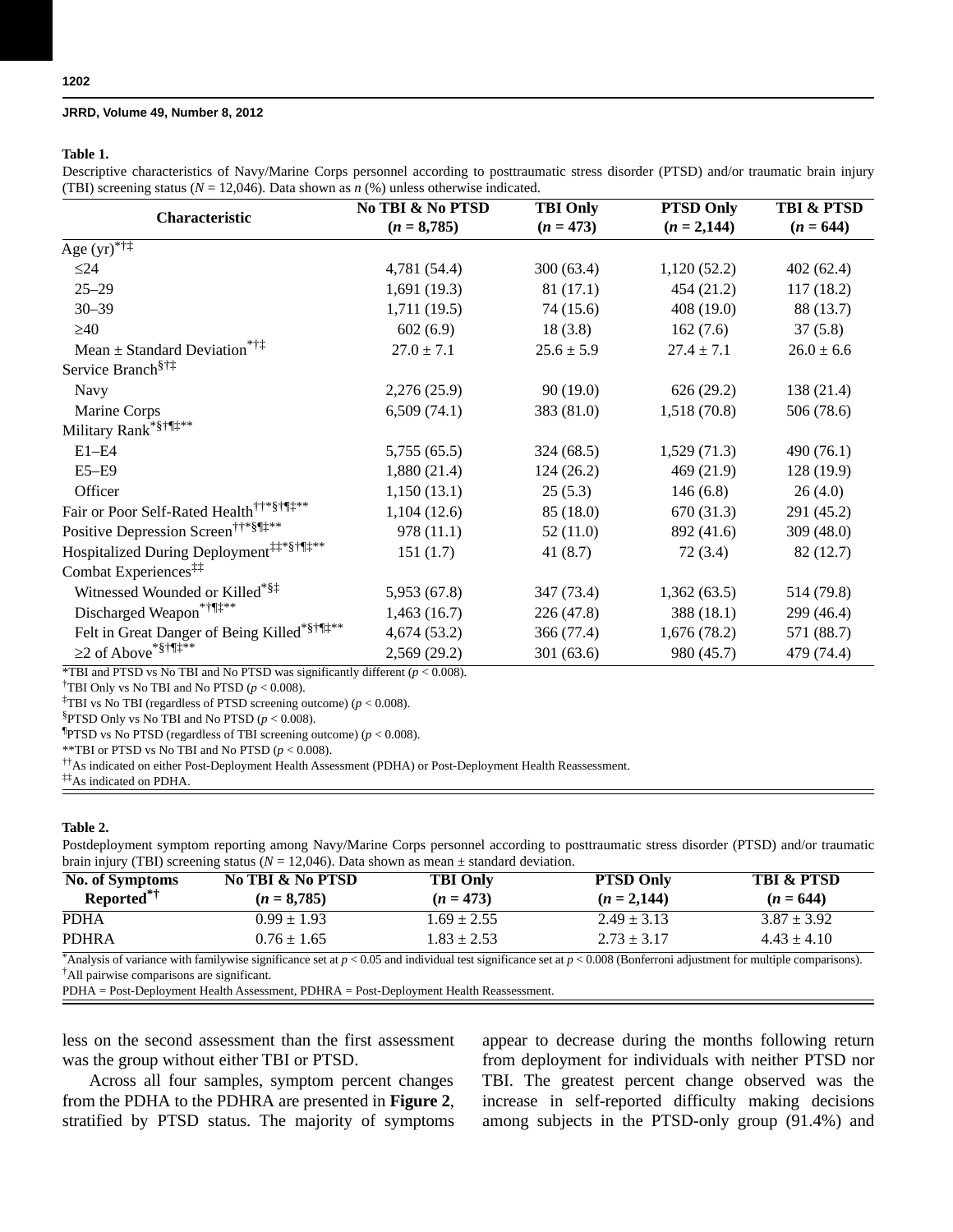

#### **Figure 2.**

Percent change from Post-Deployment Health Assessment to Post-Deployment Health Reassessment in reporting of symptoms among Navy/Marine Corps personnel according to posttraumatic stress disorder (PTSD) and traumatic brain injury (TBI) screening status.

subjects in the PTSD and TBI group (93.0%). Among subjects without PTSD, those with TBI experienced an increase in several neurobehavioral symptoms from the PDHA to the PDHRA, while subjects without TBI experienced a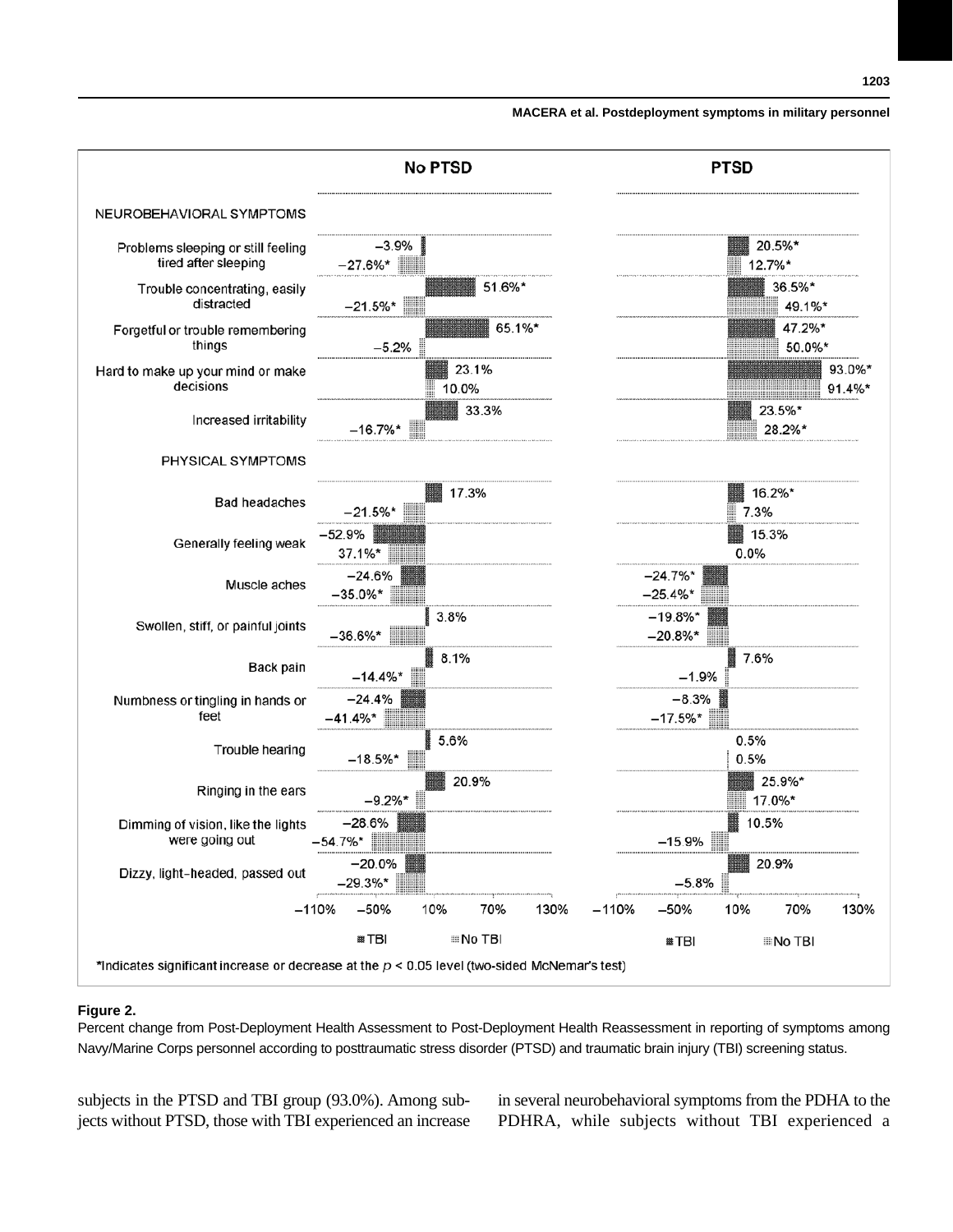decrease. Not surprisingly, both samples with PTSD saw a significant increase in all neurobehavioral symptoms, with a greater than 90 percent increase in reporting of decisionmaking difficulties from the PDHA to the PDHRA. Among the sample of subjects with PTSD, the added presence of TBI appeared to be associated with an even greater increase in reporting symptoms such as problems sleeping, feeling weak, back pain, ringing in the ears, dimming of vision, and dizziness. In sum, patients who did not screen positive for PTSD or TBI reported a decrease in symptoms over time, whereas screening positive for either condition appeared to put individuals at risk for development or worsening of most symptoms with the exception of musculoskeletal symptoms. Additionally, those subjects with both TBI and PTSD appeared to be at an even greater risk for the development or worsening of a number of specific symptoms (**Figure 2**).

**Table 3** shows the adjusted ORs for the presence of each symptom on the PDHRA, given that the symptom was not present on the PDHA. The reference group is the group without TBI or PTSD. With the exception of dimming of vision and feeling weak among TBI-only subjects, all new symptoms reported on the PDHRA had significantly increased (adjusted) odds among samples of subjects with TBI only, PTSD only, and both conditions compared with the sample with neither condition.

Using only the sample with PTSD  $(n = 2,788)$ , the adjusted ORs were computed for each symptom on the PDHRA, given that the symptom was not present on the PDHA. The PTSD and TBI group was referenced against the PTSD-only group. Among subjects with PTSD, those with TBI were significantly more likely to report experiencing all symptoms on the PDHRA with the exception of muscle aches and painful joints. Relatively high ORs (>2.00) were observed for memory problems, headaches, and ringing in the ears. High ORs (>3.00) were observed for dimming of vision and dizziness (results not shown).

#### **DISCUSSION**

The identification of TBI and PTSD is complicated because diagnoses are frequently based on symptom reports that not only cross diagnostic categories but may not occur until several months after the traumatic event. This study found that symptom reporting increased between the two assessments for those screening positive for TBI, PTSD, or both conditions. In contrast, those screening negative for

**Table 3.**

Adjusted odds ratio (OR) for presence of each symptom on Post-Deployment Health Reassessment, given that symptom was not present on Post-Deployment Health Assessment, according to traumatic brain injury (TBI) and posttraumatic stress disorder (PTSD) screening status.

|                                                         | $\boldsymbol{n}$ | OR <sup>*</sup> (95% Confidence Interval) |                                |                                    |
|---------------------------------------------------------|------------------|-------------------------------------------|--------------------------------|------------------------------------|
| <b>Symptom</b>                                          |                  | <b>TBI Only</b>                           | <b>PTSD Only</b>               | <b>TBI &amp; PTSD</b>              |
| <b>Neurobehavioral Symptoms</b>                         |                  |                                           |                                |                                    |
| Problems Sleeping or Still Feeling Tired after Sleeping | 9,779            | 3.38 $(2.53 - 4.50)^{\dagger}$            | 4.58 $(3.92 - 5.35)^{\dagger}$ | $8.28(6.42 - 10.67)^{\dagger}$     |
| Trouble Concentrating, Easily Distracted                | 11,151           | 3.36 $(2.32 - 4.87)^{\dagger}$            | 5.22 $(4.31 - 6.32)^{\dagger}$ | $10.72(8.22 - 13.97)^{\dagger}$    |
| Forgetful or Trouble Remembering Things                 | 11,077           | 3.69 $(2.69 - 5.07)^{\dagger}$            | 4.62 $(3.88 - 5.51)^{\dagger}$ | 9.69 $(7.56 - 12.42)^{\dagger}$    |
| Hard to Make Up Your Mind or Make Decisions             | 11,692           | $2.06(1.14-3.71)^{\dagger}$               | 4.95 $(3.87 - 6.32)^{\dagger}$ | 9.63 $(7.03 - 13.20)$ <sup>†</sup> |
| Increased Irritability                                  | 10,450           | $2.37(1.73-3.25)^{\dagger}$               | 4.49 $(3.84 - 5.25)^{\dagger}$ | $6.12(4.78 - 7.85)^{\dagger}$      |
| <b>Physical Symptoms</b>                                |                  |                                           |                                |                                    |
| <b>Bad Headaches</b>                                    | 11,142           | 3.30 $(2.26 - 4.83)^{\dagger}$            | 3.07 $(2.48 - 3.82)^{\dagger}$ | $8.07(6.06 - 10.75)^{\dagger}$     |
| Generally Feeling Weak                                  | 11,369           | $1.66(0.79-3.49)$                         | $2.87(2.10-3.92)^{\dagger}$    | 5.52 $(3.70 - 8.23)^{\dagger}$     |
| Muscle Aches                                            | 10,761           | 1.65 $(1.07-2.53)^{\dagger}$              | $2.38(1.94 - 2.93)^{\dagger}$  | 3.03 $(2.21 - 4.16)^{\dagger}$     |
| Swollen, Stiff, or Painful Joints                       | 9,855            | 1.97 $(1.42 - 2.73)^{\dagger}$            | 2.11 $(1.76 - 2.53)^{\dagger}$ | 2.69 $(2.02 - 3.57)^{\dagger}$     |
| Back Pain                                               | 9,608            | $1.84(1.37-2.48)$ <sup>T</sup>            | 1.81 $(1.54 - 2.14)^{\dagger}$ | $2.75(2.13 - 3.55)^{\dagger}$      |
| Numbness or Tingling in Hands or Feet                   | 11,064           | 2.24 $(1.39 - 3.59)^{\dagger}$            | $2.69(2.11-3.43)^{\dagger}$    | 4.61 $(3.29 - 6.48)$ <sup>†</sup>  |
| Trouble Hearing                                         | 10,632           | 3.34 $(2.46 - 4.53)^{\dagger}$            | $2.87(2.39 - 3.44)^{\dagger}$  | 5.12 $(3.93 - 6.66)$ <sup>†</sup>  |
| Ringing in Ears                                         | 10,779           | 3.73 $(2.76 - 5.04)^{\dagger}$            | $2.76(2.29 - 3.32)^{\dagger}$  | 6.43 $(4.97 - 8.32)^{\dagger}$     |
| Dimming of Vision, Like Lights were Going Out           | 11,819           | $2.63(0.77 - 9.00)$                       | 3.33 $(1.82 - 6.08)^T$         | 12.32 $(6.44 - 23.58)^{\dagger}$   |
| Dizzy, Light-Headed, Passed Out                         | 11,803           | $4.08(2.13 - 7.80)$ <sup>†</sup>          | $2.62(1.74 - 3.93)^{\dagger}$  | $9.36(5.96 - 14.68)$ <sup>†</sup>  |

\*All models adjusted for age, branch of service, rank, combat experiences, depression screen, number of days between assessments, and hospital stay during deployment. Reference group is sample without either positive screen.

<sup>†</sup>Indicates significant adjusted OR at  $p < 0.05$  level (local Wald chi-square test).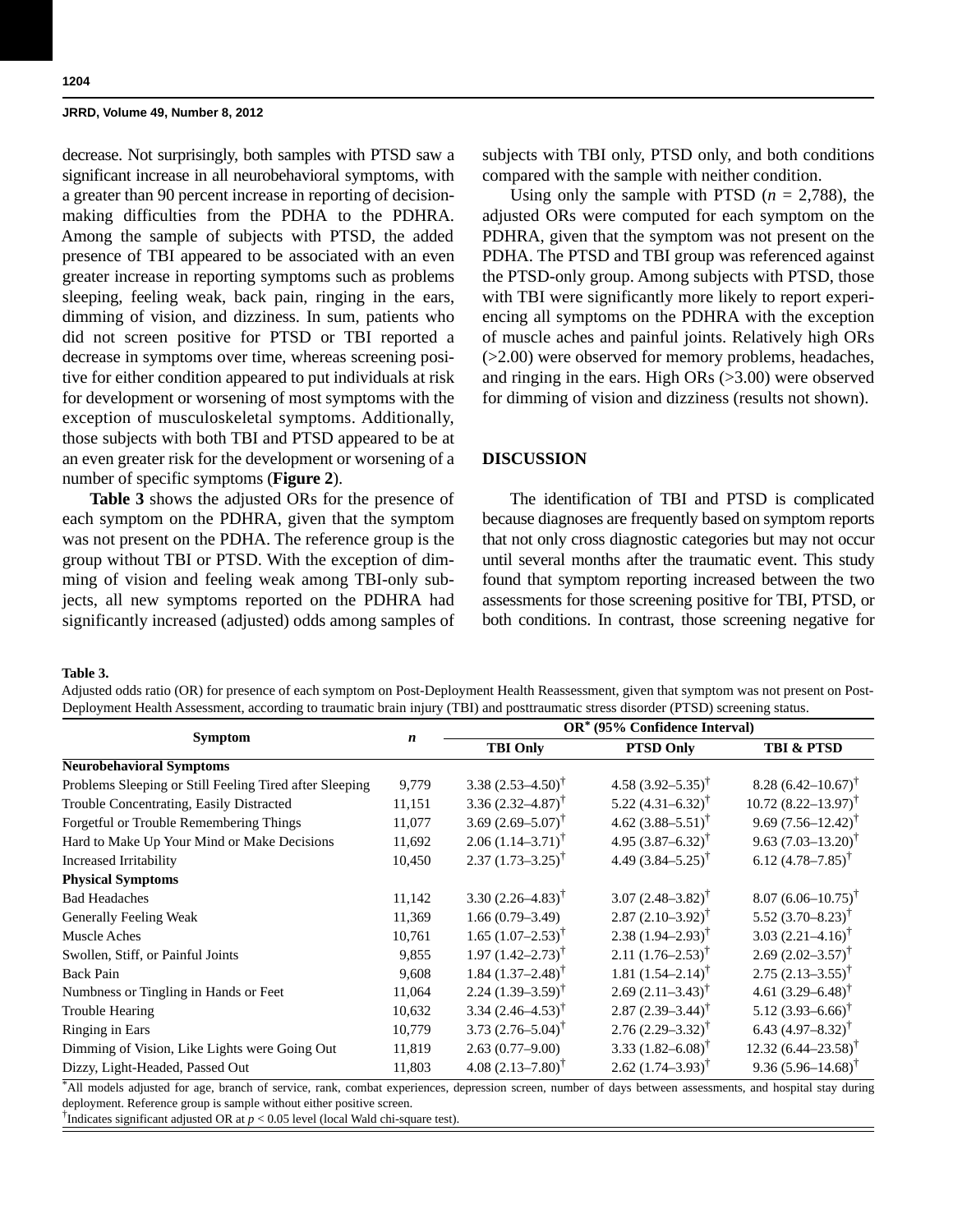both conditions reported fewer symptoms on the PDHRA than the PDHA. Providers treating undiagnosed servicemembers should be aware that the late appearance or persistence of multiple neurobehavioral and physical symptoms in the months following return from deployment may indicate the presence of TBI or PTSD and should screen for both conditions.

Some investigations have concluded that once PTSD is taken into account, very few symptoms (except for headache) remain associated with mild TBI [5,12]. Our results do not support this finding, especially when looking at emerging or persistent symptoms (i.e., symptoms present approximately 6 mo after deployment). Other researchers have suggested that those with TBI have a greater risk of developing PTSD over time [24]. However, there are findings that do not support this assessment [3]. It may be that both conditions coexist but only TBI is initially diagnosed because the PTSD symptoms have not had time to appear. Also possible is that the TBI or PTSD assessment instruments are not sensitive enough to distinguish one from the other. Given this, developing rehabilitation strategies focused on the symptoms rather than on a firm diagnosis might make more sense. This approach may be more effective because servicemembers may be more willing to receive follow-up treatment for sleeping disorders or difficulty concentrating, for example, than for a diagnosis of PTSD. A symptom-focused treatment, rather than treatment that is diagnosis-based, may be perceived by servicemembers to be less stigmatizing and may improve referral compliance rates [25].

This study used the new TBI assessment module that was added to the PDHA in January 2008, thus providing the ability to identify those who screen positive for blastrelated TBI. Many studies have addressed the underreporting of health issues and experiences by servicemembers immediately following deployment [3–4]. One recent study noted a twofold increase in the rate of self-reported mild TBI between 1 mo before returning from deployment and 1 yr later [12]. To address this delay in reporting, our study identified subjects with potential blast-related TBI by evaluating screening results at two different time points after return from deployment. Because this was not a clinical sample, results may be more representative of the general sample of Navy and Marine Corps men deployed to Iraq, Afghanistan, or Kuwait.

Other strengths of this study include a large (12,046) sample of men exposed to combat and the prospective assessment of symptoms using standardized instruments with validated measures for screening. A number of stud-

ies have reported on the presence of symptoms at one point in time following deployment [5,7,13]. In this study, we were able to examine subject-specific changes in symptom reporting across multiple time points.

This study has some limitations. We were only able to analyze data from male Navy and Marine Corps personnel ( $n = 12,046$ ), so the results may only be generalized to these groups. Our data included self-reported symptom information; therefore, results are subject to related biases. For example, if a subject experienced a blast-related TBI, memory problems may be present that could affect symptom reporting. Because these assessments are not anonymous, other factors such as personal motivations related to career or disability compensation could have influenced symptom reporting. We also had limited information on type of wound (open- or closedhead TBI, for example) or coinjuries [26], and we could not identify severity of TBI [27]. Additional information on coinjuries would have allowed us to look at the symptom patterns in relation to polytrauma [28–29].

Since roadside bombs and improvised explosive devices are becoming increasingly common in war zones and the injuries experienced as a result are almost uniquely experienced by military personnel, it is important to closely examine the sequelae of blast-related TBI separately from TBI caused by other mechanisms that have been studied in greater detail among civilian samples. Our results suggest that symptoms persist or emerge over time, so initial evaluation and/or treatment of symptoms without follow-up assessment may result in less effective rehabilitation. This represents a problem that will likely grow in scope over time, especially if not recognized or managed initially. Effective resolution requires new assessment tools [6], especially tools that can diagnose both conditions when present [30], and interdisciplinary teams to diagnose, manage, and coordinate treatment for military members returning from combat [31–32]. This study is also consistent with other studies concerning the late appearance of symptoms [3–4]. Military healthcare providers should not rely on either the PDHA or PDHRA alone because symptoms emerge over time [33]. Future studies are needed to describe the chronological development and resolution of symptoms in greater detail. Such studies could potentially benefit from symptom measurements taken at more frequent intervals and over a longer duration. Future studies should also examine the underlying mechanisms through which comorbid PTSD and TBI interact to result in a symptom pattern that is distinctly different from the patterns displayed for either condition alone.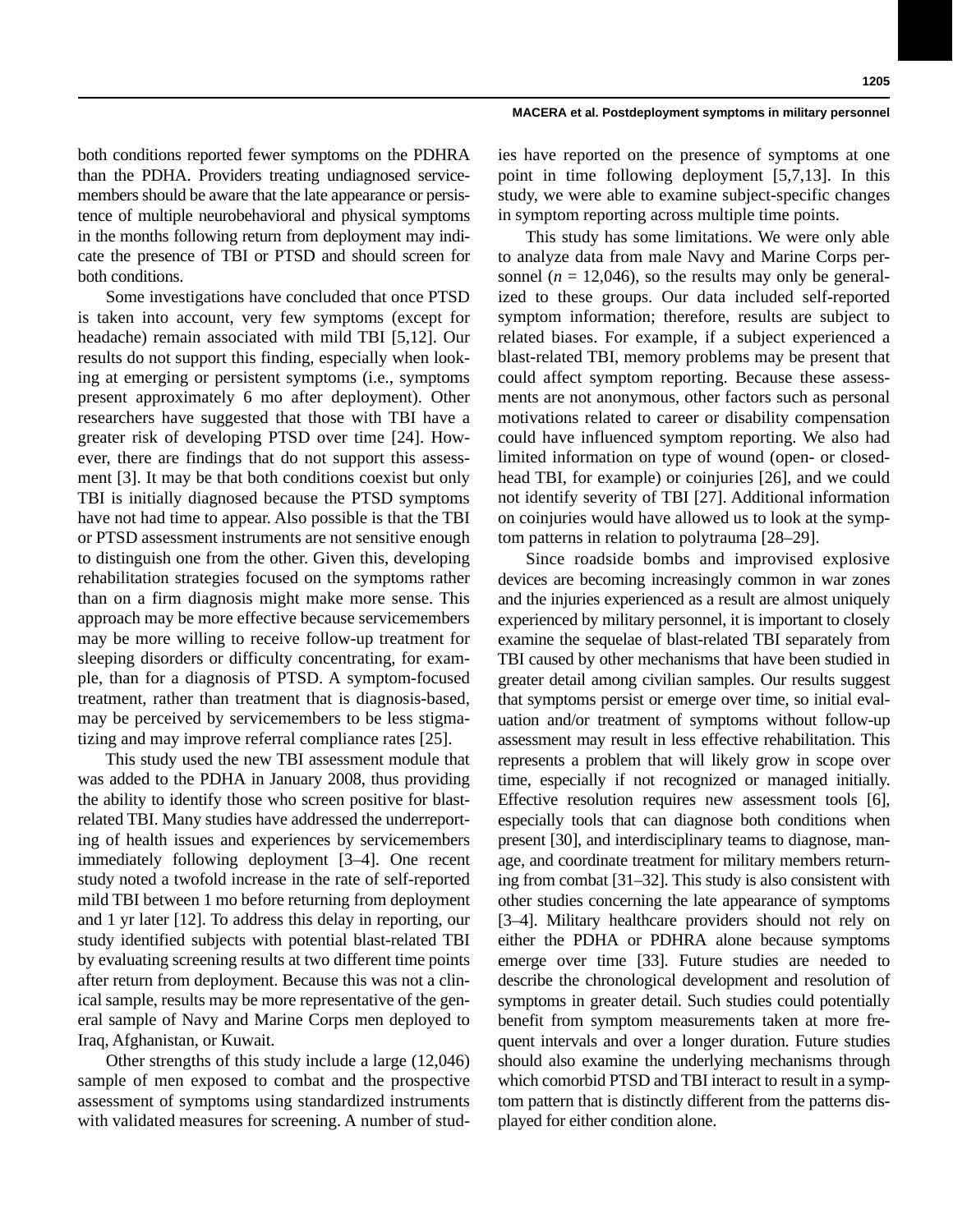## **CONCLUSIONS**

After symptom evaluation of a large sample of deployed U.S. Navy sailors and Marines with combat exposure, this study supports what others have found, specifically that subjects with PTSD, blast-related TBI, or both may experience the development or worsening of symptoms during the months following return from deployment. This study suggests that those who screened positive for both PTSD and TBI reported increased symptoms for most postdeployment health categories except for musculoskeletal symptoms. Our study suggests that providers should consider reevaluating patients, even those who initially appear asymptomatic. Because diagnosis and subsequent referrals for treatment of TBI and PTSD rely on the presence of symptoms, the importance of follow-up evaluation should be recognized. Clinicians may want to communicate to patients who are evaluated as having experienced TBI and/or PTSD that treatments will focus on specific symptoms rather than diagnostic labels.

#### **ACKNOWLEDGMENTS**

#### **Author Contributions:**

*Study concept and design*: C. A. Macera, H. J. Aralis. *Acquisition of data*: A. J. MacGregor, M. R. Galarneau. *Analysis and interpretation of data*: H. J. Aralis, C. A. Macera, A. J. MacGregor, M. J. Rauh, M. R. Galarneau. *Drafting of manuscript*: C. A. Macera, H. J. Aralis.

*Critical revision of manuscript for important intellectual content*:

C. A. Macera, H. J. Aralis, M. J. Rauh, A. J. MacGregor,

M. R. Galarneau.

*Statistical analysis*: H. J. Aralis.

**Financial Disclosures:** The authors have declared that no competing interests exist.

**Funding/Support:** This material was based on work supported by the U.S. Navy Bureau of Medicine and Surgery, under Work Unit No. 60818.

**Additional Contributions:** Dr. Macera is now with the HIV/AIDS Prevention Program Department, Naval Health Research Center, San Diego, California.

**Institutional Review:** The Naval Health Research Center Institutional Review Board approved this study protocol (NHRC.2009.0020). This research was conducted in compliance with all applicable Federal regulations governing the protection of human subjects.

**Participant Follow-Up:** The authors do not plan to notify study subjects of the publication of this article because this study is defined as minimal risk to subjects. Existing data were accessed for a large sample of military servicemembers; therefore, contacting each study subject is not practical. Following military guidelines, subjects were told that the results would be published in the future.

**Disclaimer:** This work represents report 11–442, supported by the U.S. Navy Bureau of Medicine and Surgery, under Work Unit No. 60818. The views expressed in this article are those of the authors and do not reflect the official policy or position of the Department of the Navy, DOD, or the U.S. Government. Approved for public release; distribution is unlimited.

## **REFERENCES**

- 1. Tanielian T, Jaycox L, editors. Invisible wounds of war: psychological and cognitive injuries, their consequences, and services to assist recovery. Santa Monica (CA): RAND Corporation; 2008. p. 96–97.
- 2. Brenner LA, Vanderploeg RD, Terrio H. Assessment and diagnosis of mild traumatic brain injury, posttraumatic stress disorder, and other polytrauma conditions: burden of adversity hypothesis. Rehabil Psychol. 2009;54(3):239–46. [\[PMID:19702422\]](http://www.ncbi.nlm.nih.gov/entrez/query.fcgi?cmd=Retrieve&db=PubMed&list_uids=19702422&dopt=Abstract)  <http://dx.doi.org/10.1037/a0016908>
- 3. Bombardier CH, Fann JR, Temkin N, Esselman PC, Pelzer E, Keough M, Dikmen S. Posttraumatic stress disorder symptoms during the first six months after traumatic brain injury. J Neuropsychiatry Clin Neurosci. 2006;18(4):501–8. [PMID:17135375]

<http://dx.doi.org/10.1176/appi.neuropsych.18.4.501>

- 4. Milliken CS, Auchterlonie JL, Hoge CW. Longitudinal assessment of mental health problems among active and reserve component soldiers returning from the Iraq war. JAMA. 2007;298(18):2141–48. [\[PMID:18000197\]](http://www.ncbi.nlm.nih.gov/entrez/query.fcgi?cmd=Retrieve&db=PubMed&list_uids=18000197&dopt=Abstract)  <http://dx.doi.org/10.1001/jama.298.18.2141>
- 5. Hoge CW, McGurk D, Thomas JL, Cox AL, Engel CC, Castro CA. Mild traumatic brain injury in U.S. Soldiers returning from Iraq. N Engl J Med. 2008;358(5):453–63. [PMID:18234750] <http://dx.doi.org/10.1056/NEJMoa072972>
- 6. Kennedy JE, Jaffee MS, Leskin GA, Stokes JW, Leal FO, Fitzpatrick PJ. Posttraumatic stress disorder and posttraumatic stress disorder-like symptoms and mild traumatic brain injury. J Rehabil Res Dev. 2007;44(7):895–920. [PMID:18075948]

<http://dx.doi.org/10.1682/JRRD.2006.12.0166>

 7. Schneiderman AI, Braver ER, Kang HK. Understanding sequelae of injury mechanisms and mild traumatic brain injury incurred during the conflicts in Iraq and Afghanistan: persistent postconcussive symptoms and posttraumatic stress disorder. Am J Epidemiol. 2008;167(12):1446–52. [PMID:18424429]

<http://dx.doi.org/10.1093/aje/kwn068>

 8. Stein MB, McAllister TW. Exploring the convergence of posttraumatic stress disorder and mild traumatic brain injury. Am J Psychiatry. 2009;166(7):768–76.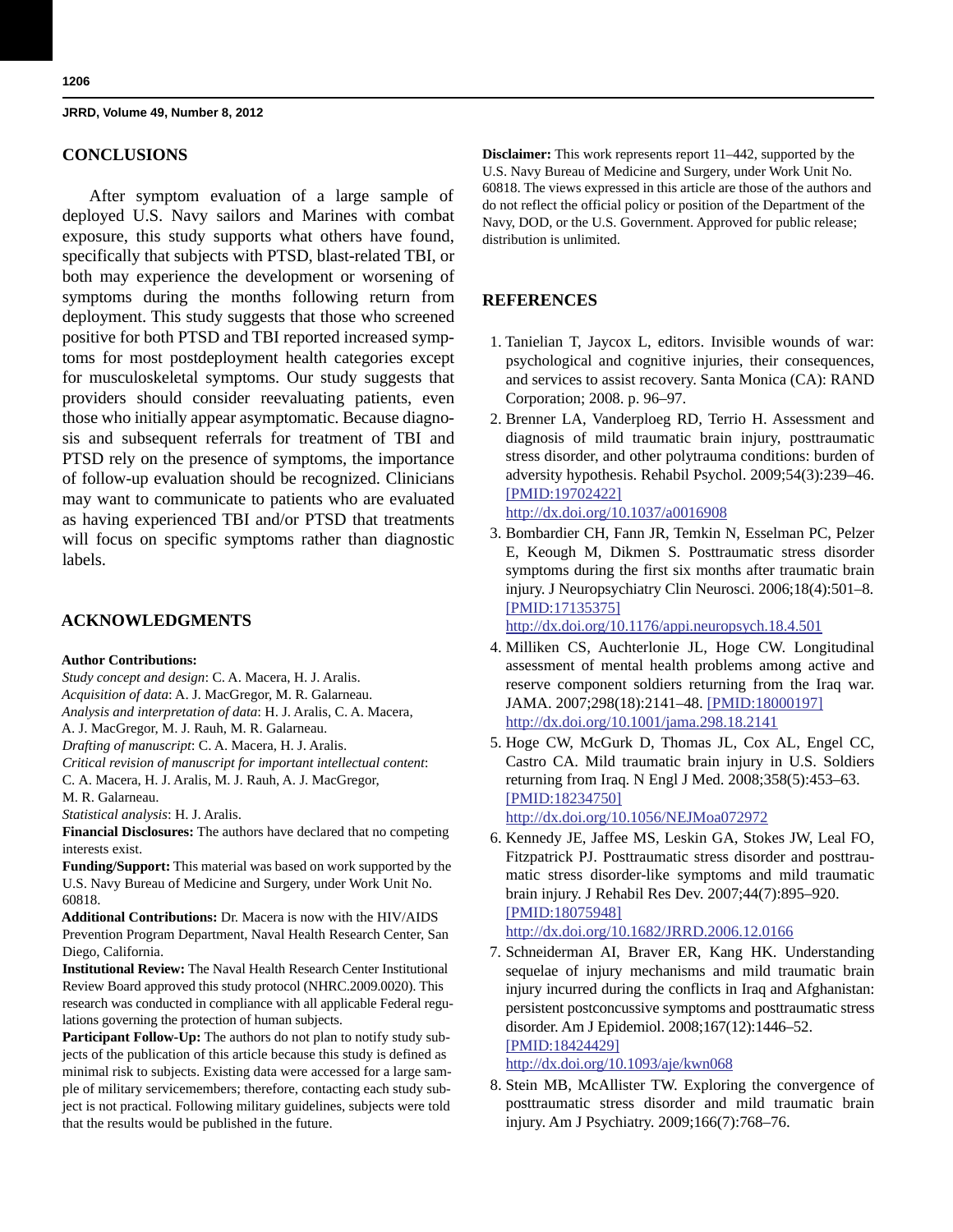## [PMID:19448186]

<http://dx.doi.org/10.1176/appi.ajp.2009.08101604>

- 9. Benge JF, Pastorek NJ, Thornton GM. Postconcussive symptoms in OEF-OIF veterans: factor structure and impact of posttraumatic stress. Rehabil Psychol. 2009;54(3):270–78. [\[PMID:19702425\]](http://www.ncbi.nlm.nih.gov/entrez/query.fcgi?cmd=Retrieve&db=PubMed&list_uids=19702425&dopt=Abstract)  <http://dx.doi.org/10.1037/a0016736>
- 10. Iverson GL, Langlois JA, McCrea MA, Kelly JP. Challenges associated with post-deployment screening for mild traumatic brain injury in military personnel. Clin Neuropsychol. 2009;23(8):1299–1314. [\[PMID:19882473\]](http://www.ncbi.nlm.nih.gov/entrez/query.fcgi?cmd=Retrieve&db=PubMed&list_uids=19882473&dopt=Abstract)  <http://dx.doi.org/10.1080/13854040903153902>
- 11. Sayer NA, Rettmann NA, Carlson KF, Bernardy N, Sigford BJ, Hamblen JL, Friedman MJ. Veterans with history of mild traumatic brain injury and posttraumatic stress disorder: challenges from provider perspective. J Rehabil Res Dev. 2009;46(6):703–16. [\[PMID:20104400\]](http://www.ncbi.nlm.nih.gov/entrez/query.fcgi?cmd=Retrieve&db=PubMed&list_uids=20104400&dopt=Abstract)  <http://dx.doi.org/10.1682/JRRD.2009.01.0008>
- 12. Polusny MA, Kehle SM, Nelson NW, Erbes CR, Arbisi PA, Thuras P. Longitudinal effects of mild traumatic brain injury and posttraumatic stress disorder comorbidity on postdeployment outcomes in National Guard soldiers deployed to Iraq. Arch Gen Psychiatry. 2011;68(1):79–89. [PMID:21199967]

<http://dx.doi.org/10.1001/archgenpsychiatry.2010.172>

- 13. Brenner LA, Ivins BJ, Schwab K, Warden D, Nelson LA, Jaffee M, Terrio H. Traumatic brain injury, posttraumatic stress disorder, and postconcussive symptom reporting among troops returning from Iraq. J Head Trauma Rehabil. 2010; 25(5):307–12. [\[PMID:20042982\]](http://www.ncbi.nlm.nih.gov/entrez/query.fcgi?cmd=Retrieve&db=PubMed&list_uids=20042982&dopt=Abstract)  <http://dx.doi.org/10.1097/HTR.0b013e3181cada03>
- 14. Vanderploeg RD, Belanger HG, Curtiss G. Mild traumatic brain injury and posttraumatic stress disorder and their associations with health symptoms. Arch Phys Med Rehabil. 2009;90(7):1084–93. [\[PMID:19577020\]](http://www.ncbi.nlm.nih.gov/entrez/query.fcgi?cmd=Retrieve&db=PubMed&list_uids=19577020&dopt=Abstract)  <http://dx.doi.org/10.1016/j.apmr.2009.01.023>
- 15. Deployment Health Clinical Center. Post-Deployment Health Assessment (PDHA) Program (DD Form 2796) [Internet]. Bethesda (MD): Deployment Health Clinical Center; [cited 2011 Oct 14]. Available from:
	- [http://www.pdhealth.mil/dcs/DD\\_form\\_2796.asp](http://www.pdhealth.mil/dcs/DD_form_2796.asp)
- 16. Deployment Health Clinical Center. Post-Deployment Health Reassessment (PDHRA) Program (DD Form 2900) [Internet]. Bethesda (MD): Deployment Health Clinical Center; [cited 2011 Oct 14]. Available from: <http://www.pdhealth.mil/dcs/pdhra.asp>
- 17. Smith TC, Wingard DL, Ryan MA, Kritz-Silverstein D, Slymen DJ, Sallis JF; Millennium Cohort Study Team. PTSD prevalence, associated exposures, and functional health outcomes in a large, population-based military cohort. Public Health Rep. 2009;124(1):90-102. [\[PMID:19413031\]](http://www.ncbi.nlm.nih.gov/entrez/query.fcgi?cmd=Retrieve&db=PubMed&list_uids=19413031&dopt=Abstract)

18. Iverson KM, Hendricks AM, Kimerling R, Krengel M, Meterko M, Stolzmann KL, Baker E, Pogoda TK, Vasterling JJ, Lew HL. Psychiatric diagnoses and neurobehavioral symptom severity among OEF/OIF VA patients with deployment-related traumatic brain injury: a gender comparison. Womens Health Issues. 2011;21(4, Suppl):S210–17. [\[PMID:21724143\]](http://www.ncbi.nlm.nih.gov/entrez/query.fcgi?cmd=Retrieve&db=PubMed&list_uids=21724143&dopt=Abstract) 

<http://dx.doi.org/10.1016/j.whi.2011.04.019>

- 19. Prins A, Ouimette P, Kimerling R, Cameron RP, Hugelshofer DS, Shaw-Hegwer J, Thrailkill A, Gusman FD, Sheikh JI. The Primary Care PTSD screen (PC-PTSD): development and operating characteristics. Int J Psychiatry Clin Pract. 2004; 9(1):9–14.<http://dx.doi.org/10.1185/135525703125002360>
- 20. King D, Leskin G, King L, Weathers F. Confirmatory factor analysis of the Clinician-Administered PTSD Scale: evidence for the dimensionality of posttraumatic stress disorder. Psychol Assess. 1998;10(2):90–96. <http://dx.doi.org/10.1037/1040-3590.10.2.90>
- 21. Bliese PD, Wright KM, Adler AB, Cabrera O, Castro CA, Hoge CW. Validating the Primary Care Posttraumatic Stress Disorder screen and the Posttraumatic Stress Disorder Checklist with soldiers returning from combat. J Consult Clin Psychol. 2008;76(2):272–81. [\[PMID:18377123\]](http://www.ncbi.nlm.nih.gov/entrez/query.fcgi?cmd=Retrieve&db=PubMed&list_uids=18377123&dopt=Abstract)  <http://dx.doi.org/10.1037/0022-006X.76.2.272>
- 22. Hoge CW, Auchterlonie JL, Milliken CS. Mental health problems, use of mental health services, and attrition from military service after returning from deployment to Iraq or Afghanistan. JAMA. 2006;295(9):1023–32. [\[PMID:16507803\]](http://www.ncbi.nlm.nih.gov/entrez/query.fcgi?cmd=Retrieve&db=PubMed&list_uids=16507803&dopt=Abstract)  <http://dx.doi.org/10.1001/jama.295.9.1023>
- 23. Kroenke K, Spitzer RL, Williams JB. The Patient Health Questionnaire-2: validity of a two-item depression screener. Med Care. 2003;41(11):1284–92. [\[PMID:14583691\]](http://www.ncbi.nlm.nih.gov/entrez/query.fcgi?cmd=Retrieve&db=PubMed&list_uids=14583691&dopt=Abstract)  <http://dx.doi.org/10.1097/01.MLR.0000093487.78664.3C>
- 24. Warden D. Military TBI during the Iraq and Afghanistan wars. J Head Trauma Rehabil. 2006;21(5):398–402. [\[PMID:16983225\]](http://www.ncbi.nlm.nih.gov/entrez/query.fcgi?cmd=Retrieve&db=PubMed&list_uids=16983225&dopt=Abstract)  <http://dx.doi.org/10.1097/00001199-200609000-00004>
- 25. Hoge CW, Castro CA, Messer SC, McGurk D, Cotting DI, Koffman RL. Combat duty in Iraq and Afghanistan, mental health problems, and barriers to care. N Engl J Med. 2004; 351(1):13–22. [\[PMID:15229303\]](http://www.ncbi.nlm.nih.gov/entrez/query.fcgi?cmd=Retrieve&db=PubMed&list_uids=15229303&dopt=Abstract)  <http://dx.doi.org/10.1056/NEJMoa040603>
- 26. Helmick KM, Parkinson GW, Chandler LA, Warden DL. Mild traumatic brain injury in wartime. Fed Pract. 2007; 24(10):58–65.
- 27. Jones E, Fear NT, Wessely S. Shell shock and mild traumatic brain injury: a historical review. Am J Psychiatry. 2007;164(11):1641–45. [\[PMID:17974926\]](http://www.ncbi.nlm.nih.gov/entrez/query.fcgi?cmd=Retrieve&db=PubMed&list_uids=17974926&dopt=Abstract)  <http://dx.doi.org/10.1176/appi.ajp.2007.07071180>
- 28. Lew HL, Poole JH, Vanderploeg RD, Goodrich GL, Dekelboum S, Guillory SB, Sigford B, Cifu DX. Program development and defining characteristics of returning military in